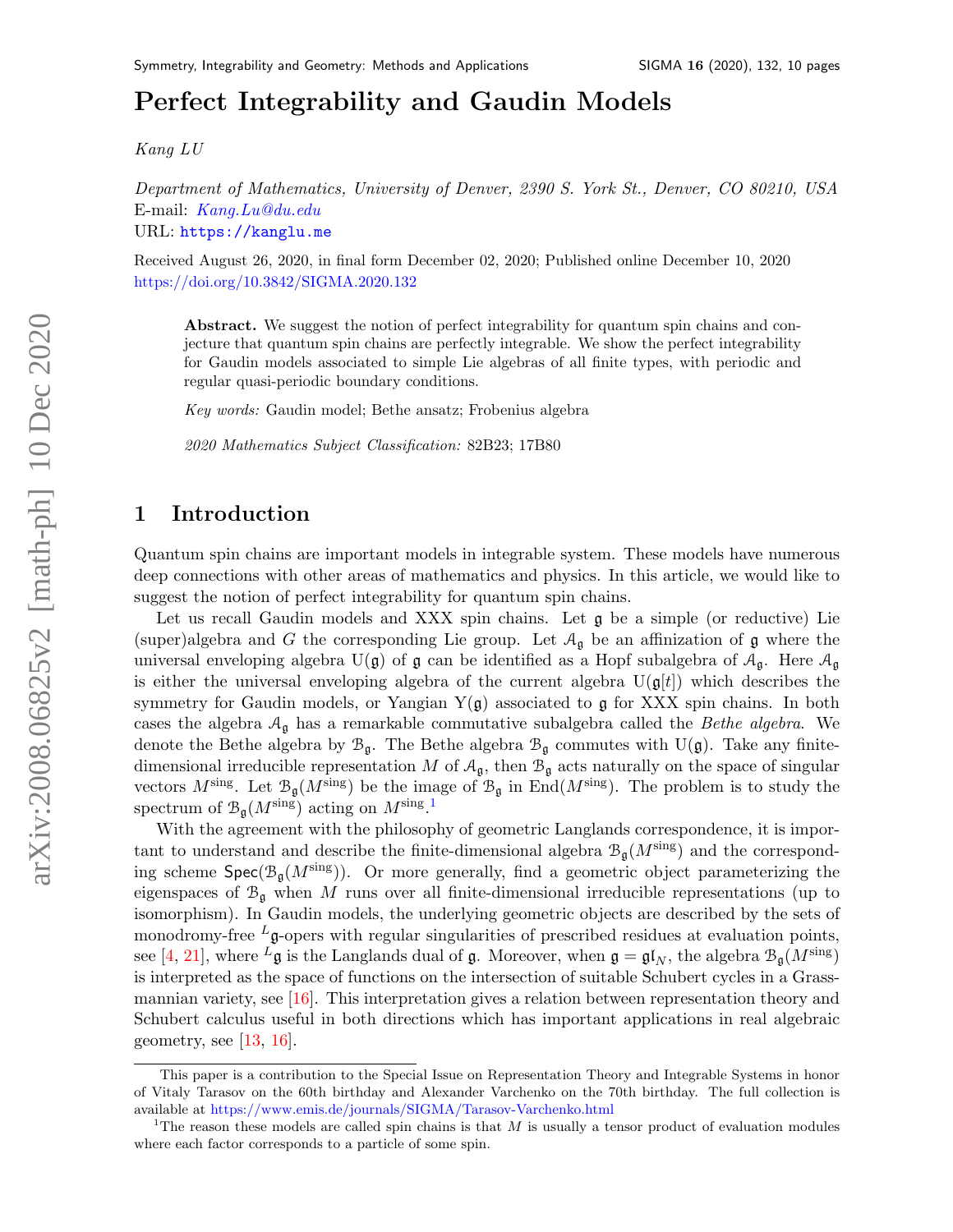Any finite-dimensional unital commutative algebra  $\beta$  is a module over itself induced by left multiplication. We call this module the *regular representation of B*. The dual space  $\mathcal{B}^*$ is naturally a B-module which is called the *coregular representation*. A Frobenius algebra is a finite-dimensional unital commutative algebra whose regular and coregular representations are isomorphic, see Section [2.6.](#page-6-0)

Let V be a finite-dimensional B-module. Let  $\mathcal{B}(V)$  be the image of B in End(V). We say that the B-module V is perfectly integrable if B acts on V cyclically and the algebra  $\mathcal{B}(V)$  is a Frobenius algebra. Note that in this case, the  $\mathcal{B}(V)$ -module V is isomorphic to the regular and coregular representations of  $\mathcal{B}(V)$ .

Based on the extensive study of quantum spin chains, see the evidences from [\[2,](#page-8-1) [4,](#page-8-0) [10,](#page-8-2) [15,](#page-9-3) [16,](#page-9-1) [17,](#page-9-4) [21\]](#page-9-0), the following conjecture is expected to hold.

## <span id="page-1-1"></span>**Conjecture 1.1.** The  $B_{\mathfrak{g}}$ -module M<sup>sing</sup> is perfectly integrable.

In fact there is a family of commutative Bethe algebras  $\mathcal{B}_{\mathfrak{g}}^{\mu}$  depending on an element  $\mu \in \mathfrak{g}^*$ (resp.  $\mu \in G$ ). From here to Conjecture [1.2,](#page-1-0) we use the parenthesis to indicate the modifications for XXX spin chains. If  $\mu \in \mathfrak{g}^*$  (resp.  $\mu \in G$ ) is a regular semi-simple element, we say that the corresponding spin chain has regular quasi-periodic boundary condition. Moreover, if  $\mu = 0$ (resp.  $\mu = Id$ ), then the algebra  $\mathcal{B}_{\mathfrak{g}}^0$  (resp.  $\mathcal{B}_{\mathfrak{g}}^{Id}$ ) coincides with the algebra  $\mathcal{B}_{\mathfrak{g}}$  considered above. If  $\mu = 0$  (resp.  $\mu = Id$ ), we say that the corresponding spin chain has periodic boundary condition.

For regular quasi-periodic spin chains the Bethe algebra does not commute with  $U(\mathfrak{g})$  and one replaces  $M^{\text{sing}}$  with M. Denote by  $\mathcal{B}_{\mathfrak{g}}^{\mu}(M)$  the image of  $\mathcal{B}_{\mathfrak{g}}^{\mu}$  in End $(M)$ . Let  $\mathfrak h$  be the Cartan subalgebra of  $\mathfrak g$  and  $H$  the Cartan subgroup of  $G$ .

<span id="page-1-0"></span>Conjecture 1.2. If  $\mu \in \mathfrak{h}^*$  (resp.  $\mu \in H$ ) is regular, then the  $\mathcal{B}_{\mathfrak{g}}^{\mu}$ -module M is perfectly integrable.

For more general  $\mu \in \mathfrak{g}^*$ , one has to replace  $M^{\text{sing}}$  or M with an appropriate subspace of M depending on  $\mu$ , see Conjecture [2.9](#page-8-3) in Section [2.8.](#page-8-4)

When Conjectures [1.1,](#page-1-1) [1.2,](#page-1-0) and [2.9](#page-8-3) hold, we say that the corresponding quantum spin chains are perfectly integrable.

The perfect integrability was shown for

- Gaudin models of  $\mathfrak{gl}_N$  in [\[15,](#page-9-3) [16\]](#page-9-1) with periodic and regular quasi-periodic boundary conditions;
- XXX (resp. XXZ) spin chains of  $\mathfrak{gl}_N$  associated to irreducible tensor products of vec-tor representations in [\[17\]](#page-9-4) (resp. [\[18\]](#page-9-5)) with periodic and regular quasi-periodic boundary conditions;
- XXX spin chains of  $\mathfrak{gl}_{1|1}$  associated to cyclic tensor products of polynomial representations in [\[10\]](#page-8-2) with periodic and regular quasi-periodic boundary conditions;
- XXX spin chains of  $\mathfrak{gl}_{m|n}$  associated to irreducible tensor products of vector representations in [\[2\]](#page-8-1) with periodic boundary condition.

Our main result confirms Conjectures [1.1](#page-1-1) and [1.2](#page-1-0) for Gaudin models of all finite types, see Theorem [2.8.](#page-7-0) We deduce Theorem [2.8](#page-7-0) from  $[4,$  Corollary 5,  $[21,$  Theorem 3.2, and  $[6,$ Theorem 8.1.5].

Our suggestion to call the situations in Conjectures [1.1](#page-1-1) and [1.2](#page-1-0) "perfect integrability" is motivated by Lemma [1.3](#page-2-0) below.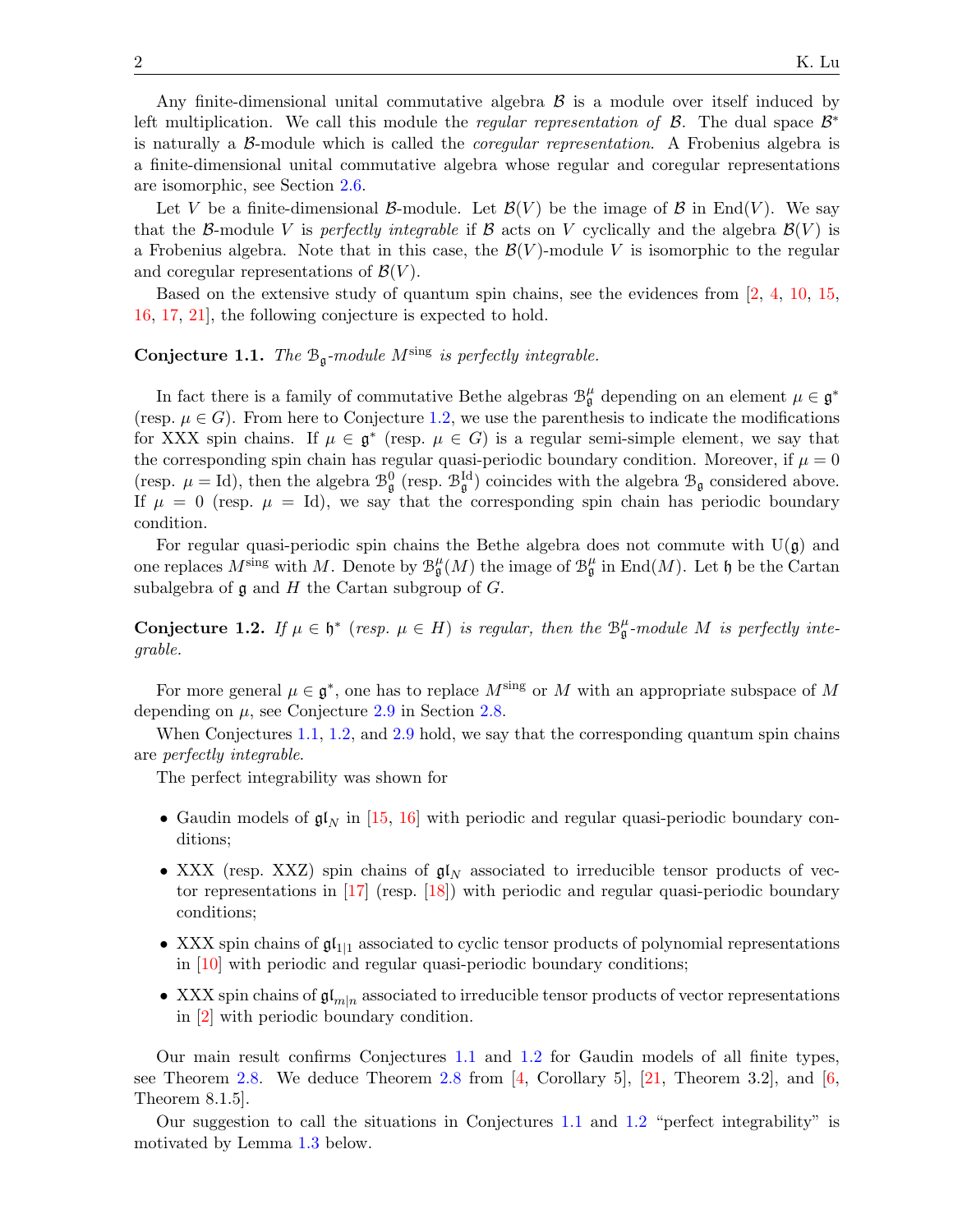Let  $\beta$  be a finite-dimensional unital commutative algebra. Let V be a finite-dimensional B-module and  $\mathcal{E}: \mathcal{B} \to \mathbb{C}$  a character, then the B-eigenspace and generalized B-eigenspace associated to  $\mathcal E$  in  $V$  are defined by

$$
\bigcap_{a \in \mathcal{B}} \ker(a|_V - \mathcal{E}(a)) \quad \text{and} \quad \bigcap_{a \in \mathcal{B}} \big(\bigcup_{m=1}^{\infty} \ker(a|_V - \mathcal{E}(a))^m\big),
$$

respectively. Let  $\mathcal{B}(V)$  be the image of  $\mathcal{B}$  in End(V).

<span id="page-2-0"></span>**Lemma 1.3.** If the B-module V is perfectly integrable, then every B-eigenspace in V has dimension one, and there exists a bijection between B-eigenspaces in V and  $Specm(\mathcal{B}(V))$  – the subset of closed points in  $Spec(\mathcal{B}(V))$ . Moreover, each generalized B-eigenspace is a cyclic B-module, and the algebra  $\mathcal{B}(V)$  is a maximal commutative subalgebra in End(V) of dimension dim V.

This lemma easily follows from general well-known facts about regular and coregular representations of a finite-dimensional unital commutative algebra, see, e.g., [\[16,](#page-9-1) Section 3.3]. We provide a proof of Lemma [1.3](#page-2-0) in Section [2.6.](#page-6-0)

Note that we expect that the dimensions of eigenspaces are one from the general philosophy of Bethe ansatz conjecture. The integrability in any sense always asserts that the algebra of Hamiltonians is maximal commutative. And we also expect that the Bethe algebra has geometric nature based on the geometric Langlands correspondence [\[6\]](#page-8-5).

In the case of Gaudin models, it is proved in [\[21,](#page-9-0) Theorem 3.2] (resp. [\[4,](#page-8-0) Corollary 5]) that  $\mathcal{B}_{\mathfrak{g}}$  (resp.  $\mathcal{B}_{\mathfrak{g}}^{\mu}$  with regular  $\mu$ ) acts cyclically on  $M^{\text{sing}}$  (resp. M). For generic values of evaluation parameters (in the periodic case or in the case of generic regular  $\mu \in \mathfrak{h}^*$ ) the action of Bethe algebra is diagonalizable and we immediately obtain that eigenspaces have dimension one. However, we cannot make such a conclusion for arbitrary parameters. Indeed, if a linear operator acts cyclically on a vector space then all its eigenspaces have dimension one. But the same result fails if we replace a single operator by a set of commuting linear operators, as the following simple example shows.

**Example.** Let  $A = \mathbb{C}[x_1, x_2]/\langle x_1^2, x_2^2, x_1x_2 \rangle$ . Consider the regular representation A. Then the eigenspace corresponding to the trivial character is spanned by  $x_1$  and  $x_2$  which is twodimensional.

We supplement the results of  $[4]$  and  $[21]$  with the nondegenerate symmetric bilinear form on M which makes  $\mathcal{B}_{\mathfrak{g}}^{\mu}(M)$  Frobenius which allows us to use Lemma [1.3.](#page-2-0) The bilinear form comes from the tensor product of Shapovalov forms on M, we show that all elements of Bethe algebra  $\mathcal{B}_{\mathfrak{g}}^{\mu}(M)$  with  $\mu \in \mathfrak{h}^*$  are symmetric with respect to this form, see Lemma [2.6.](#page-6-1)

In the rest of the paper, we only deal with Gaudin models. We refer the readers to [\[7\]](#page-8-6) for details about the Bethe algebra of Yangian  $Y(g)$  (XXX spin chains). We expect the conjectures with proper modifications also hold for XXZ and XYZ spin chains.

### 2 Perfect integrability of Gaudin models

#### 2.1 Feigin–Frenkel center

In this section, we recall the definition of Feigin–Frenkel center and its properties.

Let g be a complex simple Lie algebra of rank r. Consider the affine Kac–Moody algebra  $\hat{g}$ ,

$$
\widehat{\mathfrak{g}} = \mathfrak{g}[t, t^{-1}] \oplus \mathbb{C}K, \qquad \mathfrak{g}[t, t^{-1}] = \mathfrak{g} \otimes \mathbb{C}[t, t^{-1}],
$$

where  $\mathbb{C}[t, t^{-1}]$  is the algebra of Laurent polynomials in t. For  $X \in \mathfrak{g}$  and  $s \in \mathbb{Z}$ , we simply write  $X[s]$  for  $X \otimes t^s$ . Let  $\mathfrak{g}_{-} = \mathfrak{g} \otimes t^{-1} \mathbb{C}[t^{-1}]$  and  $\mathfrak{g}[t] = \mathfrak{g} \otimes \mathbb{C}[t]$ .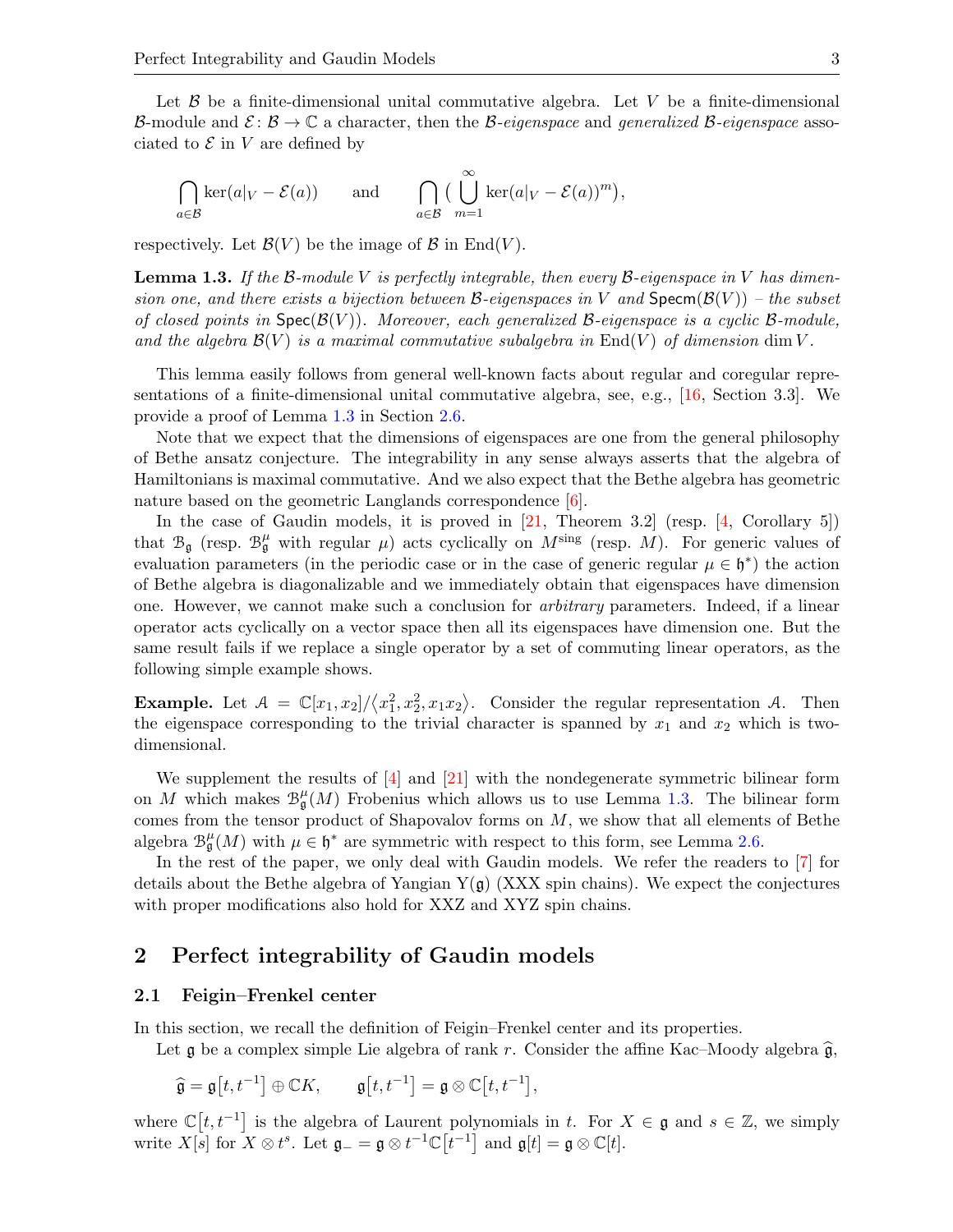Let  $h^{\vee}$  be the *dual Coxeter number* of **g**. Define the module  $V_{-h} \vee (\mathfrak{g})$  as the quotient of U( $\widehat{\mathfrak{g}}$ ) the left ideal generated by  $\mathfrak{g}^{[t]}$  and  $K + h^{\vee}$ . We sall the module  $V_{-h} \vee (\mathfrak{g})$  the by the left ideal generated by  $\mathfrak{g}[t]$  and  $K + h^{\vee}$ . We call the module  $V_{-h^{\vee}}(\mathfrak{g})$  the Vaccum module at the critical level over  $\hat{\mathfrak{g}}$ . The vacuum module  $V_{-h} \vee (\mathfrak{g})$  has a vertex algebra structure.

Define the subspace  $\mathfrak{z}(\widehat{\mathfrak{g}})$  of  $V_{-h} \vee (\mathfrak{g})$  by

$$
\mathfrak{z}(\widehat{\mathfrak{g}})=\{v\in V_{-h^\vee}(\mathfrak{g})\,|\,\mathfrak{g}[t]v=0\}.
$$

Using the PBW theorem, it is clear that  $V_{-h} \vee (\mathfrak{g})$  is isomorphic to  $U(\mathfrak{g}_-)$  as vector spaces. There is an injective homomorphism from  $\mathfrak{z}(\widehat{\mathfrak{g}})$  to  $U(\mathfrak{g}_-)$ . Hence  $\mathfrak{z}(\widehat{\mathfrak{g}})$  is identified as a commutative subalgebra of U( $\mathfrak{g}_-$ ). We call  $\mathfrak{z}(\widehat{\mathfrak{g}})$  the Feigin–Frenkel center.

There is a distinguished element  $S_1 \in \mathfrak{z}(\widehat{\mathfrak{g}})$  given by

$$
S_1 = \sum_{a=1}^{\dim \mathfrak{g}} X_a[-1]^2,
$$

where  $\{X_a\}$  is an orthonormal basis of  $\mathfrak g$  with respect to the Killing form. The element  $S_1$  is called the Segal–Sugawara vector.

<span id="page-3-0"></span>**Proposition 2.1** ([\[20\]](#page-9-6)). The subalgebra  $\mathfrak{z}(\widehat{\mathfrak{g}})$  is the centralizer of  $S_1$  in U( $\mathfrak{g}_-$ ).

Let  $e_1, \ldots, e_r, h_1, \ldots, h_r, f_1, \ldots, f_r$  be a set of Chevalley generators of  $\mathfrak{g}$ . Let  $\varpi: \mathfrak{g} \to \mathfrak{g}$ be the *Cartan anti-involution* sending  $e_1, \ldots, e_r, h_1, \ldots, h_r, f_1, \ldots, f_r$  to  $f_1, \ldots, f_r, h_1, \ldots, h_r$ ,  $e_1, \ldots, e_r$ , respectively. Let  $\widehat{\varpi}$  be the anti-involution on  $\widehat{\mathfrak{g}}$  defined by

$$
\widehat{\varpi} \colon \widehat{\mathfrak{g}} \to \widehat{\mathfrak{g}}, \qquad X[s] \mapsto \varpi(X)[s],
$$

for all  $X \in \mathfrak{g}$  and  $s \in \mathbb{Z}$ . We also call  $\widehat{\varpi}$  the Cartan anti-involution.

<span id="page-3-1"></span>**Corollary 2.2.** The Feigin–Frenkel center  $\mathfrak{z}(\widehat{\mathfrak{g}})$  is invariant under  $\widehat{\varpi}$ .

**Proof.** Since by Proposition [2.1,](#page-3-0)  $\mathfrak{z}(\widehat{\mathfrak{g}})$  is the centralizer of  $S_1$  in U( $\mathfrak{g}_-$ ), the statement follows from the fact that  $\widehat{\pi}(S_1) = S_1$ . from the fact that  $\widehat{\varpi}(S_1) = S_1$ .

#### 2.2 Affine Harish-Chandra homomorphism

Let  $\mathfrak{n}_+$  be the nilpotent Lie subalgebra generated by  $e_1, \ldots, e_r$ . Let  $\mathfrak{n}_-$  be the nilpotent Lie subalgebra generated by  $f_1, \ldots, f_r$ . Let  $\mathfrak h$  be the Cartan subalgebra generated by  $h_1, \ldots, h_r$ . One has the triangular decomposition  $\mathfrak{g} = \mathfrak{n}_- \oplus \mathfrak{h} \oplus \mathfrak{n}_+$ .

The Lie algebra g is considered as a subalgebra of  $\hat{\mathfrak{g}}$  via identifying  $X \in \mathfrak{g}$  with  $X[0] \in \hat{\mathfrak{g}}$ . The Lie subalgebra h acts on  $\hat{\mathfrak{g}}$  adjointly and hence acts on U( $\mathfrak{g}_-$ ). Let U( $\mathfrak{g}_-$ )<sup>h</sup> be the centralizer of  $\mathfrak h$  in U( $\mathfrak g$ <sub>−</sub>).

Let *J* be the intersection of U( $\mathfrak{g}_-$ )<sup> $\mathfrak{h}$ </sup> and the left ideal of U( $\mathfrak{g}_-$ ) generated by  $t^{-1}\mathfrak{n}_-[t^{-1}]$ . Then we have the direct sum of vector spaces,

<span id="page-3-2"></span>
$$
U(\mathfrak{g}_{-})^{\mathfrak{h}} = U(t^{-1}\mathfrak{h}[t^{-1}]) \oplus J. \tag{2.1}
$$

Hence we have the projection

$$
\mathfrak{f}\colon\,\operatorname{U}(\mathfrak{g}_-)^{\mathfrak{h}}\rightarrow\operatorname{U}\big(t^{-1}\mathfrak{h}\big[t^{-1}\big]\big).
$$

It is clear that f is a homomorphism of algebras. We call f the *affine Harish-Chandra homomor*phism. We use the same letter f for the restriction map  $f: \mathfrak{z}(\widehat{\mathfrak{g}}) \to U(t^{-1}\mathfrak{h}[t^{-1}])$ .<br>The following proposition is a part of  $[\mathfrak{g}]$ . Theorem  $S$  1.51

The following proposition is a part of  $[6,$  Theorem 8.1.5.].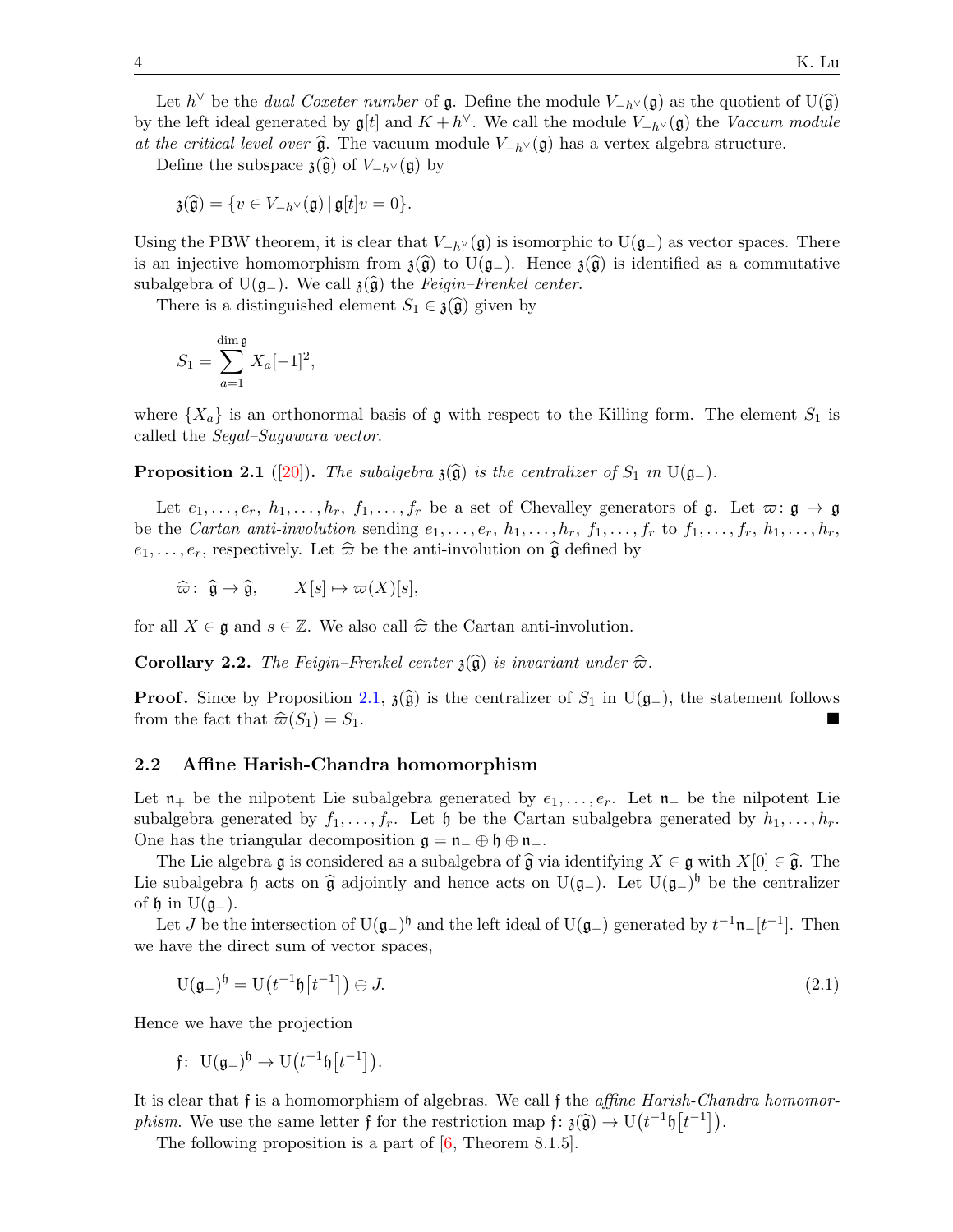<span id="page-4-0"></span>**Proposition 2.3.** The homomorphism  $f: \mathfrak{z}(\widehat{\mathfrak{g}}) \to U(t^{-1}\mathfrak{h}[t^{-1}])$  is injective.

Using Proposition [2.3,](#page-4-0) we improve Corollary [2.2](#page-3-1) to the following proposition.

<span id="page-4-1"></span>**Proposition 2.4.** For any element  $S \in \mathfrak{z}(\widehat{\mathfrak{g}})$ , we have  $\widehat{\varpi}(S) = S$ .

The proposition was proved in  $[14,$  Proposition 8.4] for type A and in [\[8,](#page-8-7) Proposition 6.1] for types B and C.

**Proof.** Now take  $S \in \mathfrak{z}(\widehat{\mathfrak{g}})$  and write the decomposition of S as in  $(2.1)$ ,  $S = S_{\mathfrak{h}} + S_{\mathfrak{h}}$ , where  $S \subset \mathfrak{g}(\mathfrak{t}^{(1)} + \mathfrak{h}(\mathfrak{t}^{-1}))$  and  $S \subset I$ . Then  $\widehat{\pi}(S) = \widehat{\pi}(S) + \widehat{\pi}(S)$ . Note that where  $S_b \in U(t^{-1}b[t^{-1}])$  and  $S_i \in J$ . Then  $\hat{\varpi}(S) = \hat{\varpi}(S_b) + \hat{\varpi}(S_i)$ . Note that  $\hat{\varpi}$  fix ele-<br>ments in  $U(t^{-1}b[t^{-1}])$  and  $S_i \in U(t^{-1}b[t^{-1}])$  we have  $\hat{\varpi}(S_i) = S_i$ . Note also that  $\hat{\varpi}$  mana ments in  $U(t^{-1}\mathfrak{h}[t^{-1}])$  and  $S_{\mathfrak{h}} \in U(t^{-1}\mathfrak{h}[t^{-1}])$  we have  $\widehat{\varpi}(S_{\mathfrak{h}}) = S_{\mathfrak{h}}$ . Note also that  $\widehat{\varpi}$  maps<br> $U(t^{-1}\mathfrak{n}[t^{-1}])$  to  $U(t^{-1}\mathfrak{n}[t^{-1}])$  and  $U(t^{-1}\mathfrak{n}[t^{-1}])$  to  $U(t^{-1}\mathfrak{n}[t^{-1}])$  we have  $U(t^{-1}n+[t^{-1}])$  to  $U(t^{-1}n-[t^{-1}])$  and  $U(t^{-1}n-[t^{-1}])$  to  $U(t^{-1}n+[t^{-1}])$ , we have  $\hat{\varpi}(S_i) \in J$ <br>since I is the intersection of the h controlliger  $U(s^{-1}n+[t^{-1}])$ , we have  $\hat{\varpi}(S_i) \in J$ since J is the intersection of the h-centralizer  $\tilde{U}(\mathfrak{g}_-)^{\mathfrak{h}}$  with the left ideal of  $U(\mathfrak{g}_-)$  generated by  $t^{-1}\mathfrak{n}$ - $[t^{-1}]$  and also the intersection of U( $\mathfrak{g}$ -)<sup>h</sup> with the right ideal of U( $\mathfrak{g}$ -) generated by  $t^{-1}\mathfrak{n}_+[t^{-1}]$ . It follows that

$$
\mathfrak{f}(S)=S_{\mathfrak{h}}=\mathfrak{f}\circ\widehat{\varpi}(S).
$$

Note that by Corollary [2.2](#page-3-1) both S and  $\hat{\varpi}(S)$  are elements in  $\mathfrak{z}(\hat{\mathfrak{g}})$ . Since by Proposition [2.3](#page-4-0) the homomorphism  $f: \mathfrak{z}(\widehat{\mathfrak{g}}) \to U(t^{-1}\mathfrak{h}[t^{-1}])$  is injective, we conclude that  $S = \widehat{\varpi}(S)$ , completing the proof.

#### 2.3 Gaudin models

We recall the construction of Gaudin models from, e.g., [\[19,](#page-9-8) [21\]](#page-9-0). The coproduct of  $U(\mathfrak{g}_-)$  is given by

 $\Delta$ :  $X[s] \mapsto X[s] \otimes 1 + 1 \otimes X[s], \qquad X \in \mathfrak{g}, \qquad s < 0.$ 

Let  $\ell$  be a positive integer. Using the iterated coproduct, one has the homomorphism

$$
\mathrm{U}(\mathfrak{g}_-)\to \mathrm{U}(\mathfrak{g}_-)^{\otimes (\ell+1)}.
$$

For any  $z \in \mathbb{C}^{\times}$ , one gets the *evaluation map* at z

$$
\varphi_z\colon\ \mathcal{U}(\mathfrak{g}_-) \to \mathcal{U}(\mathfrak{g}), \qquad X[s] \mapsto z^s X.
$$

For any  $\mu \in \mathfrak{g}^*$ , one obtains the character

$$
\psi_{\mu}
$$
:  $U(\mathfrak{g}_{-}) \to \mathbb{C}, \qquad X[s] \mapsto \delta_{s,-1}\mu(X),$ 

Fix a sequence of pairwise distinct nonzero complex numbers  $\boldsymbol{z} = (z_1, \ldots, z_\ell)$ . Then using these three homomorphisms, one obtains a new homomorphism

$$
\varphi_{\bm{z},\mu}\colon\ {\rm U}(\mathfrak{g}_-)\to {\rm U}(\mathfrak{g})^{\otimes \ell}, \qquad \varphi_{\bm{z},\mu}(X[s])=\sum_{a=1}^\ell z_a^s(X)_a+\delta_{s,-1}\mu(X),
$$

where  $(X)_a = 1^{\otimes (a-1)} \otimes X \otimes 1^{\otimes (\ell-a)}$ .

Set  $u - z = (u - z_1, \ldots, u - z_\ell)$ . Define the *Gaudin algebra* as a subalgebra generated by elements in  $\varphi_{u-z,\mu}(\mathfrak{z}(\widehat{\mathfrak{g}})) \subset U(\mathfrak{g})^{\otimes \ell}$  for all  $u \in \mathbb{C} \setminus \{z_1,\ldots,z_\ell\}$ . The Gaudin algebra is commutative and it is denoted by  $\mathcal{A}_{z,\mu}$ . When  $\mu = 0$ , the Gaudin algebra commutes with the diagonal action of  $U(\mathfrak{g})$ , see, e.g., [\[19,](#page-9-8) Proposition 3].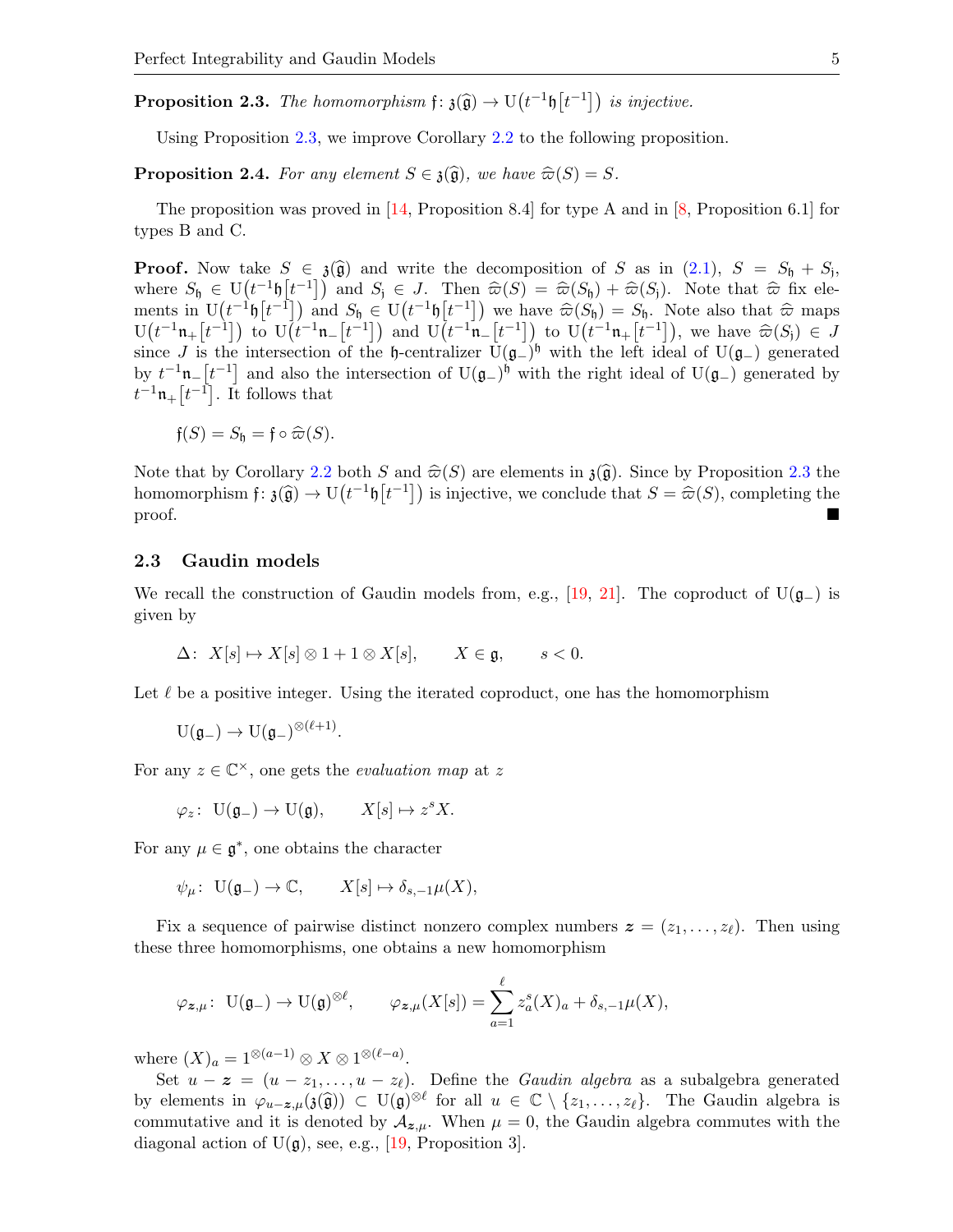Let  $\lambda = (\lambda_1, \ldots, \lambda_\ell)$  be a sequence of dominant integral weights. Denote by  $V_{\lambda_i}$  the finitedimensional irreducible **g**-module of highest weight  $\lambda_i$ . We set  $V_{\lambda} = \otimes_{i=1}^{\ell} V_{\lambda_i}$  and

$$
(V_{\lambda})^{\text{sing}} = \{ v \in V_{\lambda} \mid \mathfrak{n}_{+}v = 0 \}, \qquad \mathcal{M}_{\lambda,\mu} = \begin{cases} (V_{\lambda})^{\text{sing}}, & \text{if } \mu = 0, \\ V_{\lambda}, & \text{if } \mu \in \mathfrak{h}^* \text{ is regular.} \end{cases}
$$

Here we identify  $\mathfrak{h}^*$  with the subspace of  $\mathfrak{g}^*$  consisting of all elements annihilating  $\mathfrak{n}_+ \oplus \mathfrak{n}_-$ . By the construction of  $A_{z,\mu}$ ,  $\mathcal{M}_{\lambda,\mu}$  is an  $A_{z,\mu}$ -module.

Let  $\mathcal{A}_{z,\mu}$  be the algebra of Hamiltonians and  $\mathcal{M}_{\lambda,\mu}$  the spin chain. We call the corresponding integrable system the Gaudin model. We say that the Gaudin model has periodic boundary condition if  $\mu = 0$  and regular quasi-periodic boundary condition if  $\mu \in \mathfrak{h}^*$  is regular. We would like to study the spectrum of  $A_{z,\mu}$  acting on  $\mathcal{M}_{\lambda,\mu}$ .

The following theorem is obtained in [\[4,](#page-8-0) Corollary 5] for any regular  $\mu \in \mathfrak{g}^*$  and in [\[21,](#page-9-0) Theorem 3.2 for  $\mu = 0$ .

<span id="page-5-1"></span>**Theorem 2.5.** If  $\mu \in \mathfrak{h}^*$  is regular or if  $\mu = 0$ , then the space  $\mathcal{M}_{\lambda,\mu}$  is cyclic as an  $\mathcal{A}_{\mathbf{z},\mu}$ -module.

#### 2.4 Bethe algebra

Note that our definition of Gaudin models is slightly different from that in Introduction. In this section, we define the Bethe algebra in  $U(\mathfrak{g}[t])$  and clarify this point.

Following, e.g., [\[12,](#page-9-9) Section 5], we recall the definition of Bethe algebra using Feigin–Frenkel center  $\mathfrak{z}(\widehat{\mathfrak{g}})$ . Note that the Feigin–Frenkel center  $\mathfrak{z}(\widehat{\mathfrak{g}})$  is in U( $\mathfrak{g}_-$ ) while the Bethe algebra is in  $U(g[t])$ .

For  $\mathcal{X} \in \mathfrak{g}$  and  $\mu \in \mathfrak{g}^*$ , define the current  $\mathcal{X}^{\mu}(u)$  by

$$
\mathcal{X}^{\mu}(u) = \mu(\mathcal{X}) + \sum_{r \geq 0} \mathcal{X}[r]u^{-r-1} \in \mathrm{U}(\mathfrak{g}[t])\big[[u^{-1}]\big].
$$

For any element a of the form

$$
a = \sum \mathcal{X}_1[-s_1-1]\mathcal{X}_2[-s_2-1]\cdots \mathcal{X}_k[-s_k-1] \in \mathfrak{z}(\widehat{\mathfrak{g}})
$$

for some  $k \in \mathbb{Z}_{>0}$ ,  $\mathcal{X}_i \in \mathfrak{g}$ ,  $s_i \in \mathbb{Z}_{\geqslant 0}$ , define a series in  $u^{-1}$  whose coefficients are in U( $\mathfrak{g}[t]$ ) by

<span id="page-5-0"></span>
$$
\sum \frac{(-1)^k}{s_1! s_2! \cdots s_k!} \partial_u^{s_1} \mathcal{X}_1^{\mu}(u) \partial_u^{s_2} \mathcal{X}_2^{\mu}(u) \cdots \partial_u^{s_k} \mathcal{X}_k^{\mu}(u) \in \mathrm{U}(\mathfrak{g}[t]) \big[ \big[ u^{-1} \big] \big]. \tag{2.2}
$$

The Bethe algebra  $\mathcal{B}_{\mathfrak{g}}^{\mu}$  is the subalgebra of  $U(\mathfrak{g}[t])$  generated by the coefficients of all such series of form  $(2.2)$  as a runs over  $\mathfrak{z}(\widehat{\mathfrak{g}})$ .

The Bethe algebra  $\mathcal{B}_{\mathfrak{g}}^{\mu}$  (or Feigin–Frenkel center  $\mathfrak{z}(\widehat{\mathfrak{g}})$ ) is considered as the universal Gaudin<br>shape assessed  $\mathbb{Z}^{\mu}$ . The Gaudin algebra  $A$  in  $U(\mathfrak{z})^{\otimes \ell}$  can also be abtained fro algebra, see, e.g., [\[7\]](#page-8-6). The Gaudin algebra  $\mathcal{A}_{z,\mu}$  in  $\mathcal{U}(\mathfrak{g})^{\otimes \ell}$  can also be obtained from  $\mathcal{B}_{\mathfrak{g}}^{\mu}$  by taking the  $(\ell - 1)$ -th fold coproduct and then applying to the *i*-th factor the evaluation map at  $z_i$  for every  $1 \leq i \leq \ell$ . In particular, the image of the Gaudin algebra  $\mathcal{A}_{z,\mu}$  acting on  $V_{\lambda}$ coincides with that of Bethe algebra  $\mathcal{B}_{\mathfrak{g}}^{\mu}$  acting on tensor product of evaluation modules  $V_{\lambda}$  with evaluation points at  $\mathbf{z} = (z_1, \ldots, z_\ell)$ , see [\[21,](#page-9-0) Propositions 2.3 and 2.5] or [\[3,](#page-8-8) [5,](#page-8-9) [19\]](#page-9-8). Note that in this case, all finite-dimensional irreducible  $U(g[t])$ -modules are tensor products of evaluation modules with pairwise distinct evaluation parameters.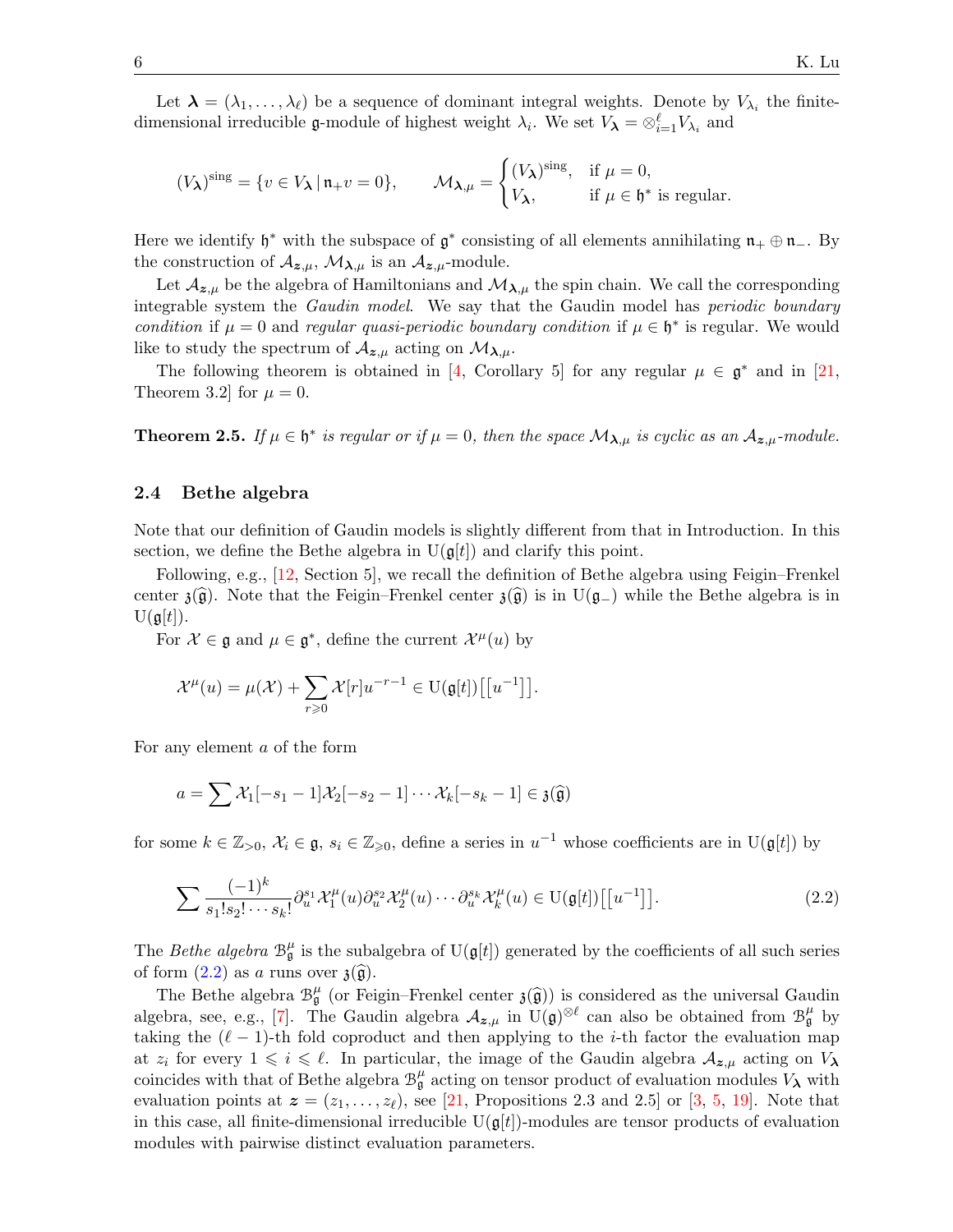#### 2.5 Shapovalov form

For a dominant integral weight  $\lambda$ , there is a unique nondegenerate symmetric bilinear form  $S_{\lambda}$ on  $V_{\lambda}$  such that

$$
\mathcal{S}_{\lambda}(v_{\lambda}, v_{\lambda}) = 1, \qquad \mathcal{S}_{\lambda}(Xv, w) = \mathcal{S}_{\lambda}(v, \varpi(X)w),
$$

where  $v_{\lambda}$  is a highest weight vector of  $V_{\lambda}$  and  $v, w \in V_{\lambda}$ . We call  $S_{\lambda}$  the *Shapovalov form on*  $V_{\lambda}$ . The Shapovalov form  $S_\lambda$  is positive definite on the real part of  $V_\lambda$ .

The Shapovalov forms  $S_{\lambda_i}$  induce a nondegenerate symmetric bilinear form  $S_{\lambda} = \otimes_{i=1}^{\ell} S_{\lambda_i}$ on  $V_{\lambda}$ . The restriction of  $S_{\lambda}$  on the singular subspace  $(V_{\lambda})^{\text{sing}}$  is also nondegenerate.

Suppose  $\mu \in \mathfrak{h}^*$ , then it is clear that

<span id="page-6-2"></span>
$$
\mathcal{S}_{\lambda}(\varphi_{\mathbf{z},\mu}(X[s])v,w) = \mathcal{S}_{\lambda}(v,\varphi_{\mathbf{z},\mu}(\varpi(X)[s])w) = \mathcal{S}_{\lambda}(v,\varphi_{\mathbf{z},\mu} \circ \widehat{\varpi}(X[s])w),\tag{2.3}
$$

for all  $v, w \in V_{\lambda}$  and  $X \in \mathfrak{g}$ .

Let  $\rho_{\lambda,z,\mu} : \mathcal{A}_{z,\mu} \to \text{End}(\mathcal{M}_{\lambda,\mu})$  be the representation of the natural action of  $\mathcal{A}_{z,\mu}$  on  $\mathcal{M}_{\lambda,\mu}$ . Let  $\mathfrak{A}_{\lambda,z,\mu}$  be the image of  $\mathcal{A}_{z,\mu}$  under  $\rho_{\lambda,z,\mu}$ .

<span id="page-6-1"></span>**Lemma 2.6.** Let  $a \in \mathfrak{A}_{\lambda,z,\mu}$  and  $v, w \in \mathcal{M}_{\lambda,\mu}$ . If  $\mu \in \mathfrak{h}^*$ , then we have  $\mathcal{S}_{\lambda}(av,w) = \mathcal{S}_{\lambda}(v, aw)$ .

**Proof.** The statement follows from  $(2.3)$  and Proposition [2.4.](#page-4-1)

#### <span id="page-6-0"></span>2.6 Frobenius algebra

Let A be a finite-dimensional commutative unital algebra. If there exists a nondegenerate symmetric bilinear form  $(\cdot, \cdot)$  on A such that

$$
(ab, c) = (a, bc) \qquad \text{for all } a, b, c \in A,
$$

then it is clear that the regular and coregular representations of A are isomorphic. Thus A is a Frobenius algebra.

We prepare the following lemma for the proof of the main theorem. Suppose  $A$  is a unital commutative algebra acting on a finite-dimensional space V,  $\rho: A \to \text{End}(V)$ . Let  $\mathfrak{A}$  be the image of A under  $\rho$  in End(V). Clearly,  $\mathfrak A$  is a finite-dimensional unital commutative algebra.

<span id="page-6-3"></span>**Lemma 2.7.** Suppose A acts on V cyclically. If there is a nondegenerate symmetric bilinear form  $(\cdot | \cdot)$  on V such that

$$
(av|w) = (v|aw),
$$
 for all  $a \in \mathfrak{A}$ ,  $v, w \in V$ ,

then the algebra  $\mathfrak A$  is a Frobenius algebra. In particular, the A-module V is perfectly integrable.

**Proof.** Let  $v^+$  be a cyclic vector of the action of  $\mathfrak A$  on V. Define a linear map  $\xi$  by

 $\xi$ :  $\mathfrak{A} \to V$ ,  $a \mapsto av^+.$ 

Clearly,  $\xi$  is surjective.

We claim that  $\xi$  is injective. Indeed, suppose that  $a \in \text{ker} \xi$ , then  $a \in \text{End}(V)$  and  $av^+ = 0$ . Hence  $aa'v^+ = a'av^+ = 0$  for all  $a' \in \mathfrak{A}$ , namely  $a \xi(\mathfrak{A}) = 0$ . Since  $\xi(\mathfrak{A}) = V$ , we conclude that  $aV = 0$ . Therefore  $a = 0$ , which implies  $\xi$  is injective and hence a bijection. Then it is clear that  $\xi$  defines an  $\mathfrak{A}$ -module isomorphism between the regular representation of  $\mathfrak{A}$  and the  $\mathfrak A$ -module  $V$ .

Define a bilinear form  $(\cdot, \cdot)$  on  $\mathfrak{A}$  as follows,

$$
(a, b) = (av^+|bv^+), \qquad \text{for all } a, b \in \mathfrak{A}.
$$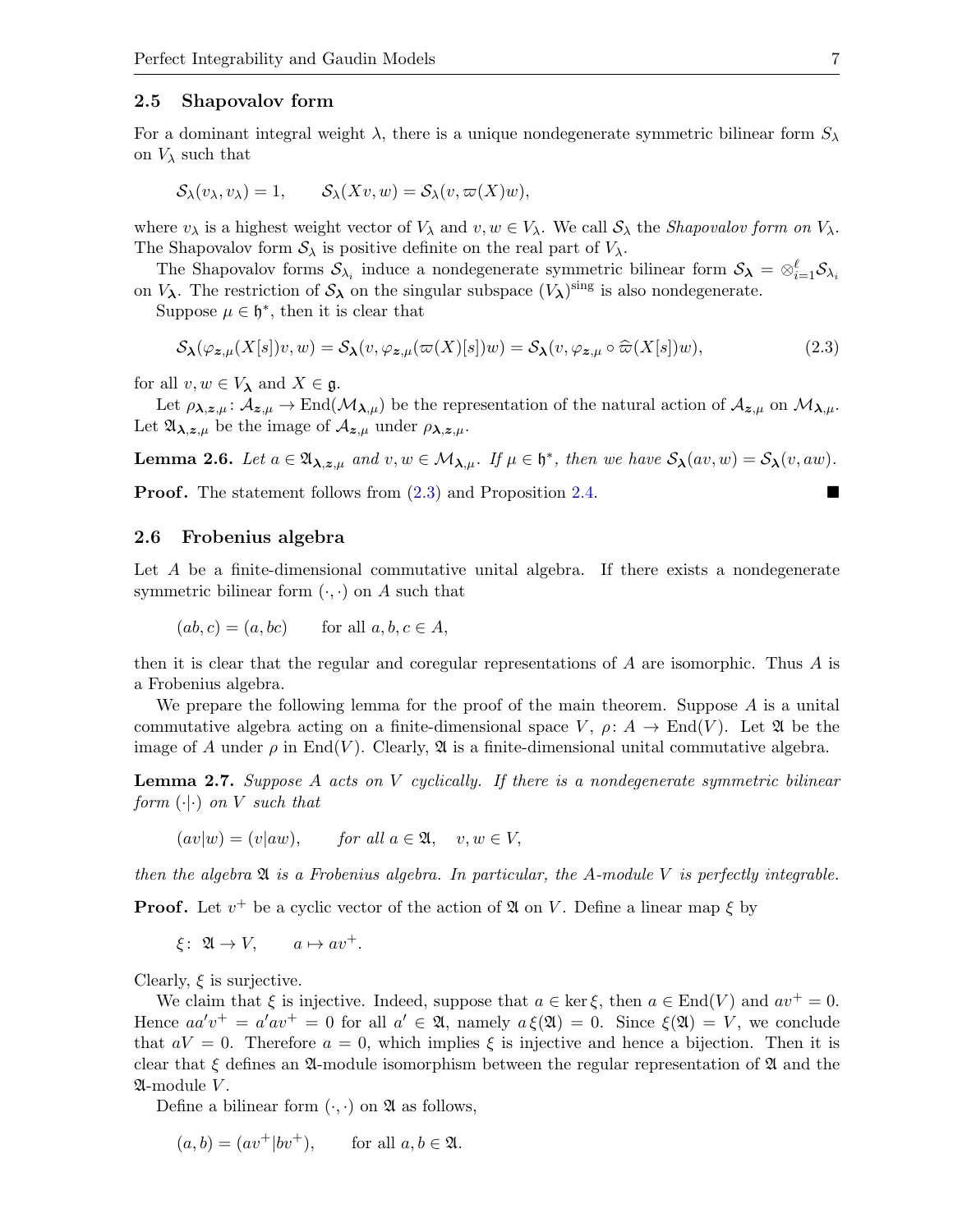Since  $(\cdot|\cdot)$  is symmetric, so is  $(\cdot,\cdot)$ . Because  $(\cdot|\cdot)$  is nondegenerate and  $\xi$  is bijective, the form  $(\cdot, \cdot)$  is nondegenerate as well. For  $a, b, c \in \mathfrak{A}$ , we also have

 $(ab, c) = (abv^+|cv^+) = (bav^+|cv^+) = (av^+|bcv^+) = (a, bc).$ 

Hence  $\mathfrak A$  is a Frobenius algebra.

Since Lemma [1.3](#page-2-0) is central to the results of the present paper, we also provide a detailed proof for it.

**Proof of Lemma [1.3.](#page-2-0)** To simplify the notation, we write  $\mathfrak{B}$  for  $\mathcal{B}(V)$ . If the  $\mathcal{B}$ -module V is perfectly integrable, then the  $\mathfrak{B}\text{-module }V$  is isomorphic to the regular representation  $\mathfrak{B}$ and coregular representation  $\mathfrak{B}^*$ . Note that the B-eigenspaces are essentially the same as  $\mathfrak{B}$ eigenspaces, thus we shall use B-eigenspaces instead.

Let  $\psi \in \mathfrak{B}^*$  be a  $\mathfrak{B}$ -eigenvector for the coregular representation  $\mathfrak{B}^*$  with the eigenvalue  $\xi_{\psi} \in \mathfrak{B}^*$ , namely  $a\psi = \xi_{\psi}(a)\psi$  for any  $a \in \mathfrak{B}$ . It is clear that  $\xi_{\psi}$  is a character of  $\mathfrak{B}$ .

On one hand, by definition of coregular representation, we have  $(a\psi)(1) = \psi(a \cdot 1) = \psi(a)$ for any  $a \in \mathfrak{B}$ . On the other hand, since  $\psi$  is a  $\mathfrak{B}$ -eigenvector, we have

$$
(a\psi)(1) = (\xi_{\psi}(a)\psi)(1) = \xi_{\psi}(a)\psi(1)
$$

for any  $a \in \mathfrak{B}$ . Therefore  $\psi(a) = \xi_{\psi}(a)\psi(1)$  for any  $a \in \mathfrak{B}$ , which means the **B**-eigenvector  $\psi$  is proportional to the corresponding eigenvalue  $\xi_{\psi}$ . This shows that every **B**-eigenspace in V has dimension one.

For any character  $\xi \in \mathfrak{B}^*$  and any  $a, b \in \mathfrak{B}$ , we have

 $(a\xi)(b) = \xi(ab) = \xi(a)\xi(b).$ 

Therefore, any character  $\xi \in \mathfrak{B}^*$  is a  $\mathfrak{B}$ -eigenvector with the eigenvalue  $\xi$ .

Note that the characters of  $\mathfrak{B}$  are parameterized by their kernels, that is the maximal ideals of B. Combining the facts above, we conclude that there is a bijection between B-eigenspaces and  $Specm(\mathfrak{B})$ , namely the maximal ideals of  $\mathfrak{B}$ .

We then show that each generalized  $\mathfrak{B}$ -eigenspace is a cyclic  $\mathfrak{B}$ -module. We call a finitedimensional commutative algebra A local if it has a unique maximal ideal m. Hence it has a unique character  $\zeta \in A^*$ . Moreover, m is nilpotent, see [\[1,](#page-8-10) Proposition 8.6]. Therefore, the local algebra A itself as the regular representation is the generalized A-eigenspace corresponding to the eigenvalue  $\zeta$  as  $a - \zeta(a) \in \text{ker } \zeta = \mathfrak{m}$ . Note that every finite-dimensional commutative algebra is a direct sum of local algebras, see [\[1,](#page-8-10) Theorem 8.7]. In addition, each local summand is a generalized A-eigenspace with the corresponding eigenvalue uniquely determined by the summand, see the first paragraph of the proof of  $[1,$  Theorem 8.7. This part now follows from the fact that V is isomorphic to the regular representation of  $\mathfrak{B}$ .

It is clearly that the algebra  $\mathfrak{B}$  is maximal commutative in End(V). The last statement follows from the first half of the proof of Lemma [2.7.](#page-6-3)

#### 2.7 Perfect integrability of Gaudin models

The following is our main theorem which asserts Gaudin models with periodic and regular quasi-periodic boundary conditions are perfectly integrable.

<span id="page-7-0"></span>**Theorem 2.8.** If  $\mu \in \mathfrak{h}^*$  is regular or if  $\mu = 0$ , then the  $\mathcal{A}_{\mathbf{z},\mu}$ -module  $\mathcal{M}_{\lambda,\mu}$  is perfectly integrable.

**Proof.** By Theorem [2.5,](#page-5-1) Gaudin algebra  $A_{z,\mu}$  acts on  $M_{\lambda,\mu}$  cyclically. Recall that  $\rho_{\lambda,z,\mu}$ :  $A_{z,\mu}$  $\to \text{End}(\mathcal{M}_{\lambda,\mu})$  and  $\mathfrak{A}_{\lambda,z,\mu} = \rho_{\lambda,z,\mu}(\mathcal{A}_{z,\mu})$ . It remains to show that  $\mathfrak{A}_{\lambda,z,\mu}$  is Frobenius.

By Lemma [2.6,](#page-6-1) we can apply Lemma [2.7](#page-6-3) for the case  $A = A_{\mathbf{z},\mu}$ ,  $\mathfrak{A} = \mathfrak{A}_{\lambda,\mathbf{z},\mu}$ ,  $V = M_{\lambda,\mu}$ , and  $(\cdot|\cdot) = \mathcal{S}_{\lambda}(\cdot,\cdot)$ . Therefore we conclude that the algebra  $\mathfrak{A}_{\lambda,z,\mu}$  is a Frobenius algebra.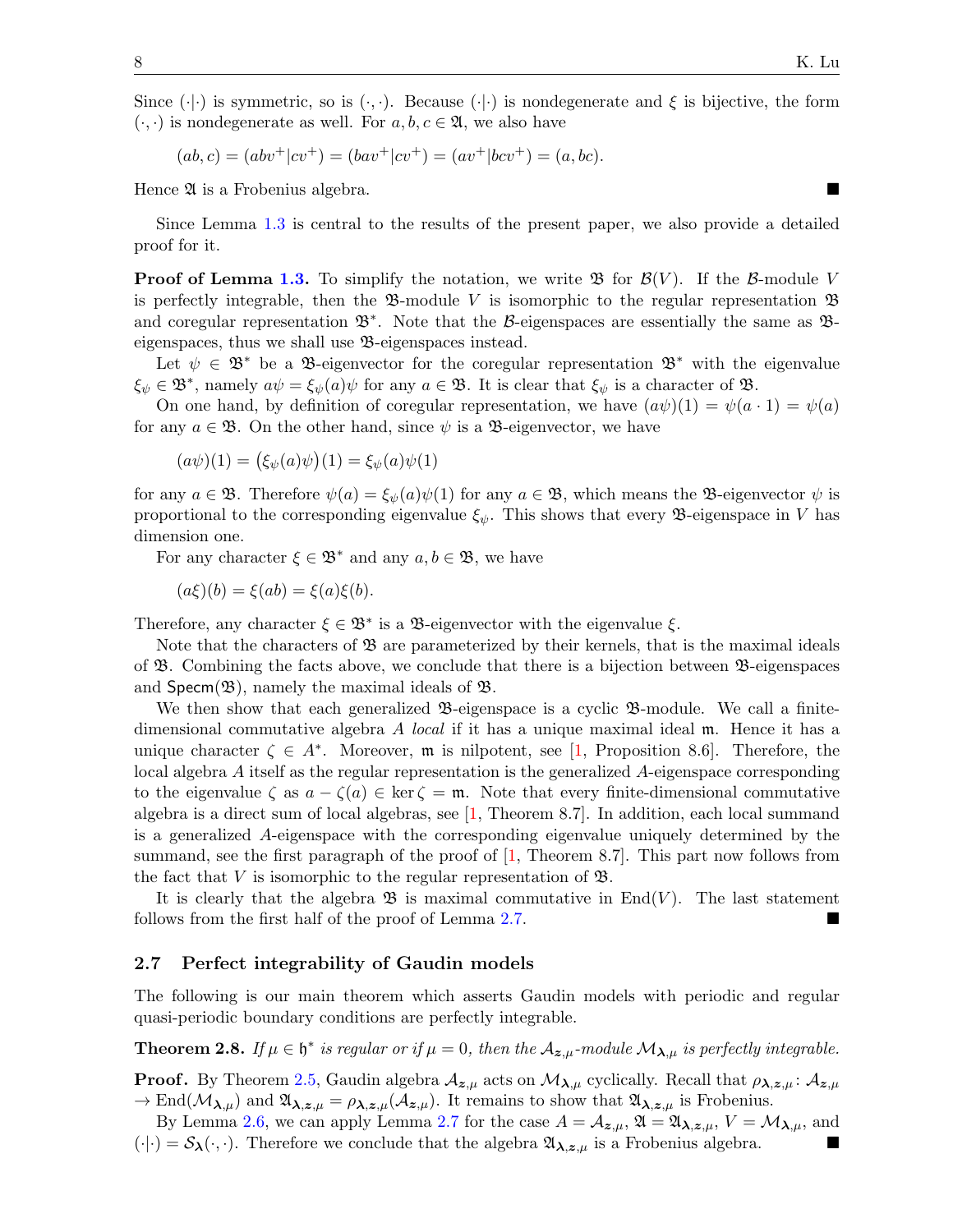Theorem [2.8](#page-7-0) gives the following important facts. By Theorem [2.8,](#page-7-0) Lemma [1.3,](#page-2-0) and [\[21,](#page-9-0) Corollary 3.3], we see that the joint eigenvectors (up to proportionality) of the Gaudin algebra in  $V_{\lambda}^{\text{sing}}$  $\lambda^{\text{sing}}$  are in one-to-one correspondence with monodromy-free  $^L$ **g**-opers on the projective line with regular singularities at the points  $z_1, \ldots, z_{\ell}, \infty$  and the prescribed residues at the singular points. Here  $z_1, \ldots, z_\ell$  are arbitrary pairwise distinct complex numbers, cf. [\[21,](#page-9-0) Corollary 3.4]. Similarly, when  $\mathfrak g$  is of type B or C (resp.  $G_2$ ), one deduces from [\[11,](#page-9-10) Theorem 4.5] (resp. [\[9,](#page-8-11) Theorem 5.8]) that there exists a bijection between joint eigenvectors (up to proportionality) of the Gaudin algebra in  $V_{\lambda}^{\text{sing}}$  $\lambda^{\text{sing}}$  and self-dual (resp. self-self-dual) spaces of polynomials in a suitable intersection of Schubert cells in Grassmannian.

### <span id="page-8-4"></span>2.8 Conjecture for general  $\mu \in \mathfrak{g}^*$

For an arbitrary  $\mu \in \mathfrak{g}^* \cong \mathfrak{g}$ , there exists an element  $g \in G$  such that  $g\mu g^{-1}$  is in the negative Borel part  $\mathfrak{b}_- = \mathfrak{n}_-\oplus \mathfrak{h}$ . Thus, without loss of generality, we can assume that  $\mu \in \mathfrak{b}_-$ .

Let  $\mathfrak{z}_{\mu}(\mathfrak{g})$  be the centralizer of  $\mu$  in  $\mathfrak{g}$ . It is known that  $\mathcal{A}_{z,\mu}$  commutes with the diagonal action of  $\mathfrak{z}_{\mu}(\mathfrak{g})$ , see [\[19,](#page-9-8) Proposition 4].

Let  $V_{\lambda}$  be as before. Define  $\mathcal{M}_{\lambda,\mu}$  as a subspace of  $V_{\lambda}$  by

$$
\mathcal{M}_{\lambda,\mu} := \{ v \in V_{\lambda} \, | \, xv = 0, \text{ for all } x \in \mathfrak{z}_{\mu}(\mathfrak{g}) \cap \mathfrak{n}_{+} \}.
$$

Then  $\mathcal{A}_{z,\mu}$  acts on  $\mathcal{M}_{\lambda,\mu}$ .

<span id="page-8-3"></span>Conjecture 2.9. The  $\mathcal{A}_{z,\mu}$ -module  $\mathcal{M}_{\lambda,\mu}$  is perfectly integrable.

#### Acknowledgements

The author is grateful to E. Mukhin and V. Tarasov for interesting discussions and helpful suggestions. The author also thanks the referees for their comments and suggestions that substantially improved the first version of this paper. This work was partially supported by a grant from the Simons Foundation #353831.

### References

- <span id="page-8-10"></span>[1] Atiyah M.F., Macdonald I.G., Introduction to commutative algebra, Addison-Wesley Publishing Co., Reading, Mass. – London – Don Mills, Ont., 1969.
- <span id="page-8-1"></span>[2] Chernyak D., Leurent S., Volin D., Completeness of Wronskian Bethe equations for rational  $\mathfrak{gl}(m|n)$  spin chain, [arXiv:2004.02865.](https://arxiv.org/abs/2004.02865)
- <span id="page-8-8"></span>[3] Feigin B., Frenkel E., Reshetikhin N., Gaudin model, Bethe ansatz and critical level, [Comm. Math. Phys.](https://doi.org/10.1007/BF02099300) 166 (1994), 27–62, [arXiv:hep-th/9402022.](https://arxiv.org/abs/hep-th/9402022)
- <span id="page-8-0"></span>[4] Feigin B., Frenkel E., Rybnikov L., Opers with irregular singularity and spectra of the shift of argument subalgebra, [Duke Math. J.](https://doi.org/10.1215/00127094-2010-057) 155 (2010), 337–363, [arXiv:0712.1183.](https://arxiv.org/abs/0712.1183)
- <span id="page-8-9"></span>[5] Feigin B., Frenkel E., Toledano Laredo V., Gaudin models with irregular singularities, [Adv. Math.](https://doi.org/10.1016/j.aim.2009.09.007) 223 (2010), 873–948, [arXiv:math.QA/0612798.](https://arxiv.org/abs/math.QA/0612798)
- <span id="page-8-5"></span>[6] Frenkel E., Langlands correspondence for loop groups, Cambridge Studies in Advanced Mathematics, Vol. 103, Cambridge University Press, Cambridge, 2007.
- <span id="page-8-6"></span>[7] Ilin A., Rybnikov L., On classical limits of Bethe subalgebras in Yangians, [arXiv:2009.06934.](https://arxiv.org/abs/2009.06934)
- <span id="page-8-7"></span>[8] Lu K., Lower bounds for numbers of real self-dual spaces in problems of Schubert calculus, [SIGMA](https://doi.org/10.3842/SIGMA.2018.046) 14 (2018), 046, 15 pages, [arXiv:1710.06534.](https://arxiv.org/abs/1710.06534)
- <span id="page-8-11"></span>[9] Lu K., Mukhin E., On the Gaudin model of type G<sub>2</sub>, *[Commun. Contemp. Math.](https://doi.org/10.1142/S0219199718500128)* **21** (2019), 1850012, 31 pages, [arXiv:1711.02511.](https://arxiv.org/abs/1711.02511)
- <span id="page-8-2"></span>[10] Lu K., Mukhin E., On the supersymmetric XXX spin chains associated to  $\mathfrak{gl}_{1|1}$ , [arXiv:1910.13360.](https://arxiv.org/abs/1910.13360)